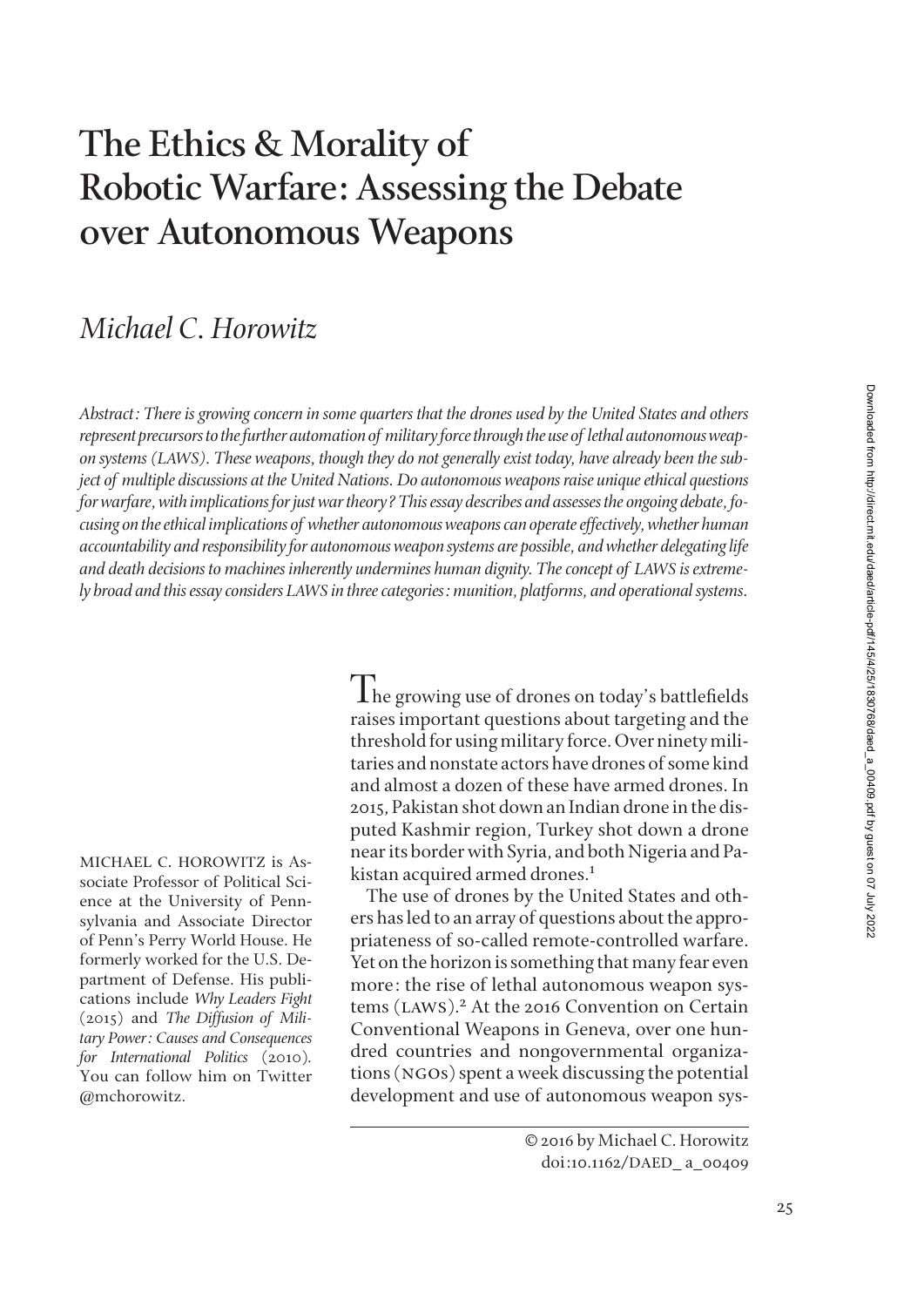The Ethics tems. An NGO, The Future of Life Insti-*& Morality*  tute, broke into the public consciousness *Warfare* in 2015 with a call, signed by luminaries Elon Musk and Stephen Hawking, as well as scientists around the world, to prohibit the creation of autonomous weapons.3

> Two essential questions underlie the debate about autonomous weapons: first, would autonomous weapons be more or less effective than nonautonomous weapon systems? Second, does the nature of autonomous weapons raise ethical and/or moral considerations that either recommend their development or justify their prohibition? Ultimately, the unique facet distinguishing laws from non-laws is that the weapon system, not a person, selects and engages targets. Therefore, it's critical to consider whether the use of laws could comply broadly with the protection of life in war, a core ethical responsibility for the use of force; whether laws can be used in ways that guarantee accountability and responsibility for the use of force; and whether there is something about machines selecting and engaging targets that makes them ethically problematic. Given the centrality of these issues in debates about just war theory, it therefore makes the issue of laws relevant to just war theory as well.

> This essay examines the potentially unique ethical and moral issues surrounding laws, as opposed to nonautonomous weapon systems, especially as they relate to just war theory, in an attempt to lay out some of the key topics for thinking about laws moving forward. It does not engage, however, with certain legal arguments surrounding laws, such as whether international humanitarian law implies that humans must make every individual life-ordeath decision, or whether laws violate the Martens Clause of the Hague Convention by violating the dictates of the human conscience.4 Moreover, different opponents of laws make different arguments, as do different critics of those opponents, so there

are undoubtedly subcomponents of each issue not discussed here. Most generally, this essay finds that the ethical challenges associated with autonomous weapons may vary significantly depending on the type of weapon. LAWS could fall into three categories: munition, platforms, and operational systems. While concerns may be overstated for laws that will be most akin to next-generation munitions, when thinking about autonomous weapon platforms or operational systems for managing wars, laws raise more important questions. Caution and a realistic focus on maintaining the centrality of the human in decisions about war will be critical.

 $\mathbf G$ iven the use of drones by the United States and others against terrorists and insurgents around the world, there is a tendency to conflate the entire category of military robotics with specific cases of drone strikes. However, it is a mistake to focus solely on the drone strike trees and miss the vast military robotics forest. For example, as current platforms, like the rq-4 Global Hawk, and next generation experimental technologies, like the x-47b (United States) and Sharp Sword (China), demonstrate, drones are potentially useful for much more than simply targeted strikes, and in the future could engage in an even larger category of military missions. Moreover, the focus on drone strikes presumes that military robotics are only useful in the air. But there are a variety of missions–from uninhabited truck convoys to the Knifefish sea mine detection system to Israel's unmanned surface patrol vehicle, the *Protector*–in which robotic systems can play a significant role outside the context of airborne-targeted killings.5

Within the realm of military robotics, autonomy is already extensively used, including in autopilot, identifying and tracking potential targets, guidance, and weapons detonation.<sup>6</sup> Though simple autonomous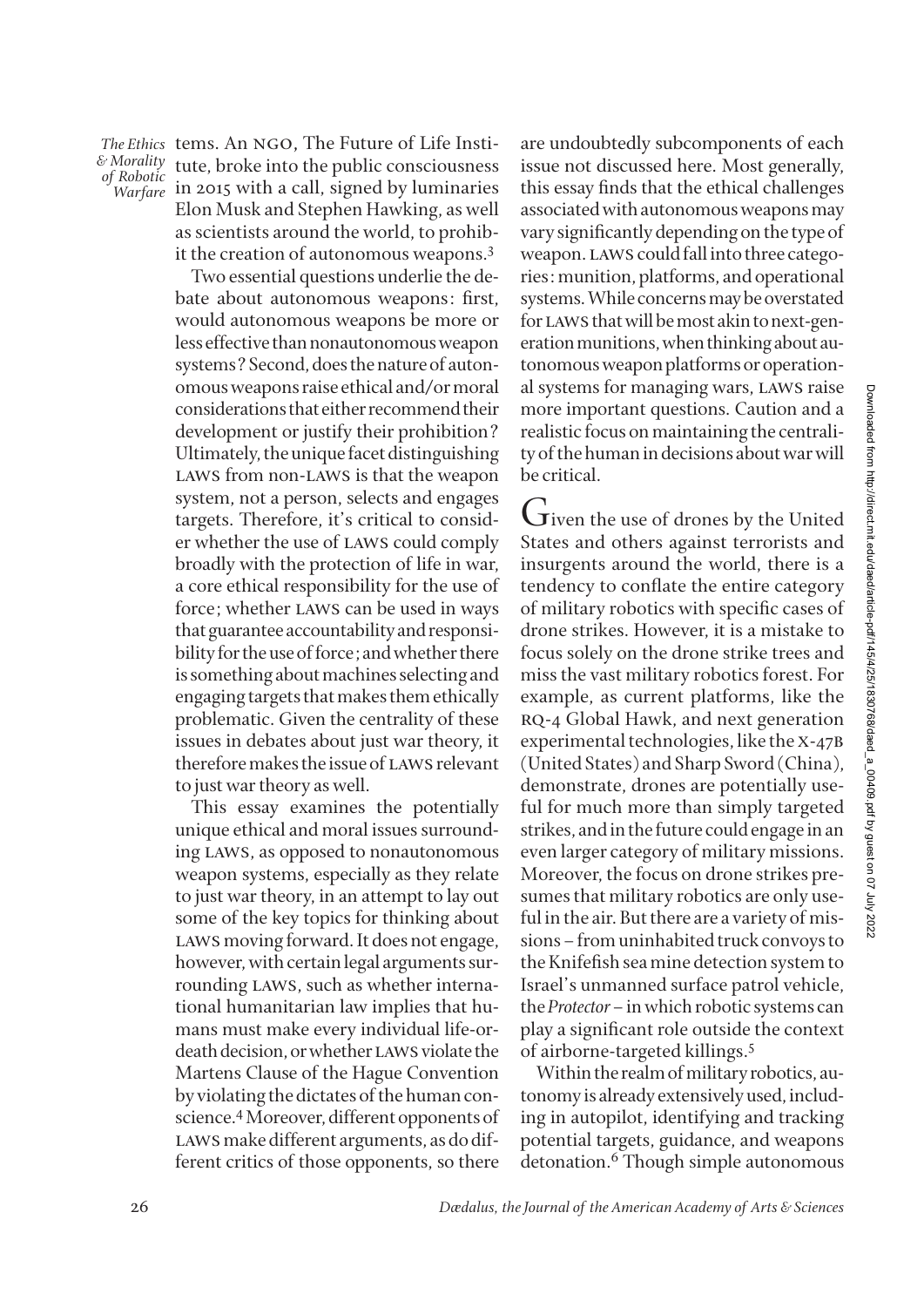Downloaded from http://direct.mit.edu/daed/article-pdf/145/4/25/1830768/daed\_a\_00409.pdf by guest on 07 July 2022 Downloaded from http://direct.mit.edu/daed/article-pdf/145/4/25/1830768/daed\_a\_00409.pdf by guest on 07 July 2022

*Horowitz*

weapons are already possible, there is vast uncertainty about the state of the possible when it comes to artificial intelligence and its application to militaries. While robots that could discriminate between a person holding a rifle and a person holding a stick still seem to be on the horizon, technology is advancing quickly. How quickly and how prepared society will be for it, though, are open questions.7 A small number of weapon systems currently have human-supervised autonomy. Many variants of the closein weapon systems (ciws) deployed by the U.S. military and more than two dozen militaries around the world, for example, have an automatic mode.8 Normally, the system works by having a human operator identify and target enemy missiles or planes and fire at them. However, if the number of incoming threats is so large that a human operator cannot target and fire against them effectively, the operator can activate an automatic mode whereby the computer targets and fires against the incoming threats. There is also an override switch the human can use to stop the system.

Nearly all those discussing autonomous weapons–from international organizations to governments to the Campaign to Stop Killer Robots–agree that laws differ fundamentally from the weapons that militaries employ today.9 While simple at first glance, this point is critical: when considering the ethical and moral challenges associated with autonomous weapons, the category only includes weapons that operate in ways appreciably *different* from the weapons of today.10

From a common sense perspective, defining an autonomous weapon as a weapon system that selects and engages targets on its own makes intuitive sense. Moreover, it is easy to describe, at the extremes, what constitutes an autonomous weapon. While a "dumb" bomb launched by a b-29 in World War II is not an autonomous weapon, a hunter-killer drone mak-

ing decisions about who to target and when Michael C. to fire weapons via algorithm clearly is. In between these extremes, however, is a vast and murky gulf–from incremental advances on the precision guided weapons of today to humanoid robots stalking the earth–that complicates our thinking about the ethical and moral challenges associated with laws and the implications for just war theory.

In 2012, the U.S. Department of Defense (DoD) defined an autonomous weapon as "A weapon system that, once activated, can select and engage targets without further intervention by a human operator."<sup>11</sup> The DoD further distinguished between autonomous weapons, human-supervised autonomous weapons (that is, autonomous weapons that feature a human "on the loop" who possesses an override switch), and semiautonomous weapons, or "a weapon system that, once activated, is intended to only engage individual targets or specific target groups that have been selected by a human operator."<sup>12</sup> NGO groups, such as Human Rights Watch, have generally adopted similar definitions.13 This essay does as well, considering lethal autonomous weapon systems as weapon systems that, once activated, are designed to select and engage targets not previously designated by a human.<sup>14</sup> Defining what it means to select and engage targets is complicated, however. For example, if homing munitions are considered to "select and engage" targets, then autonomous weapons have existed since World War II.

Resolving the definitional debate is beyond the scope of this essay. But even if there is not a clear agreement on exactly what constitutes an autonomous weapon, breaking down laws into three "types" of potential autonomous weapons–munition, platforms, and operational systems– can potentially help move the discussion forward, revealing the ethical, moral, and strategic issues that might exist for each.<sup>15</sup>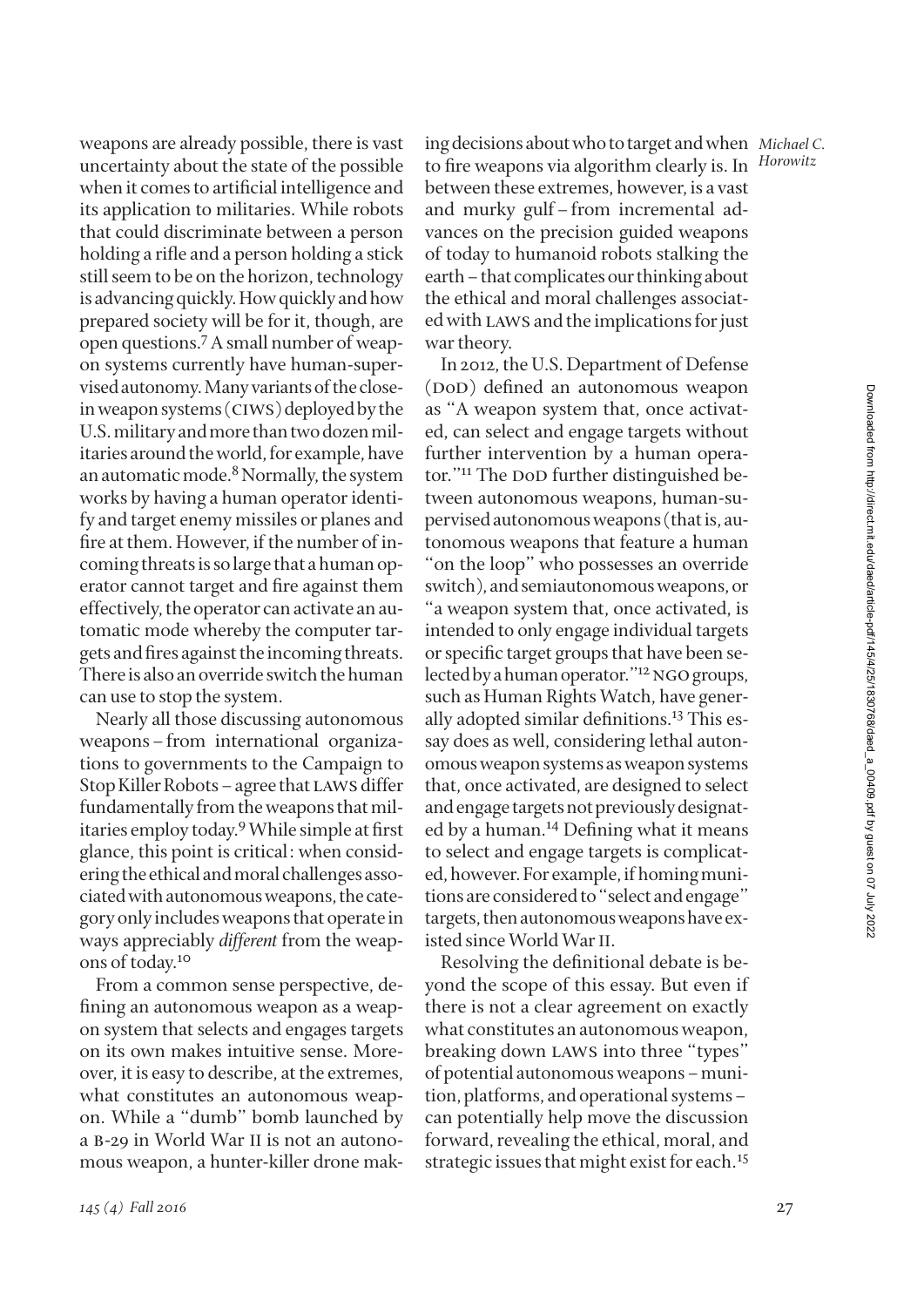*The Ethics & Morality of Robotic* 

*Warfare* advanced medium range air-to-air missile At the munitions level, there are already many semiautonomous weapons today. The

(amraam), for example, deployed by the United States and several militaries around the world, is a "fire and forget" missile: after it is launched, it uses internal navigation and radar to find and destroy a target. amraam engagements generally happen beyond visual range, with the pilot making the decision to launch an amraam based on long-range radar data, not visual cues. The amraam is not considered inherently problematic from an ethical perspective, nor is it considered an autonomous weapon.16 Some fully autonomous weapons at the munitions level arguably already do exist, though, including the Israeli Harpy, a loitering cruise missile designed to detect and destroy a certain type of radar.17

The next level of military system aggregation is the platform. An example of an autonomous weapon system platform would be a ship or plane capable of selecting targets and firing munitions at those targets on its own. There are almost no platform-level laws currently deployed, but the ciws systems that protect ships and military bases from attack are arguably an exception. Like the AMRAAM, countries have used these weapon systems for decades without opposition. However, an example of a platform-level laws that does not currently exist–and which no military appears to be planning to build–is an autonomous version of the mq-9 Reaper (United States) or the  $CH-4$  (China) drones. Imagine a drone identical from the exterior, but with software that allows it, after activation by a human operator, to fly around the world and target a particular individual or groups of individuals and fire missiles at them, much as human-piloted drones do today.18

The broadest type of laws would be a military operations planning system in which a machine learning system would

substitute, in a way, for military leaders and their staff in planning operations. No laws at the operational level appear to exist, even in research and development, though it is possible to imagine militaries wanting to leverage potential insights from machine learning models as they conduct planning. In this scenario, upon deciding to fight a war–or perhaps even deciding whether to fight a war–a human would activate an autonomous battle system that could decide the probability of winning a war and whether to attack, plan an operation, and then direct other systems–whether human or robotic–to engage in particular attacks. This category is the furthest away from reality in terms of technology and is the one that most invokes images of robotic weapon systems in movies such as *The Terminator* or *The Matrix*.

Some worry that autonomous weapons will be inherently difficult to use in ways that discriminate between combatants and noncombatants and only take life when necessary. An inability to discriminate would violate just war theory as well as the law of war. Consequently, some worry that autonomous weapons will be uncontrollable–prone to errors and unable to operate predictably.19 Moreover, even if laws meet basic law of war requirements, they could create safety and control problems. Their very strength–the reliability of their programming relative to humans– could make them fragile when facing operating environments outside of their programming. At the extreme, unpredictable algorithms interacting as multiple countries deploy autonomous weapons could risk the military version of the 2010 stock market "flash crash" caused by high-frequency trading algorithms.20

Additionally, opponents of laws argue that autonomous weapons will necessarily struggle with judgment calls because they are not human.<sup>21</sup> For example, a human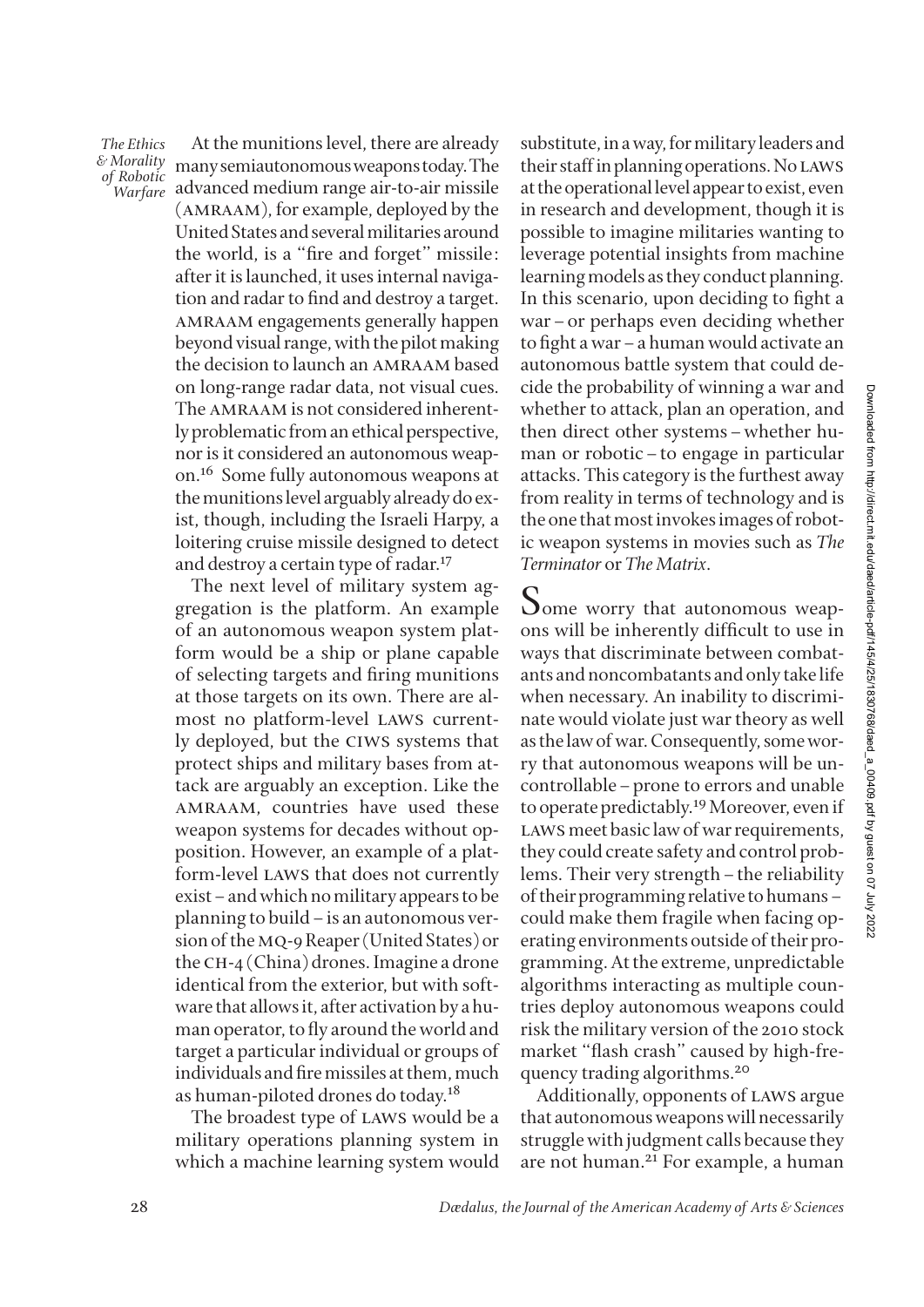soldier might have empathy and use judgment to decide not to kill a lawful combatant putting down a weapon or who looks like they are about to give up, while a robotic soldier would follow its order, killing the combatant. This could make it harder to use LAWS justly.<sup>22</sup>

Additionally, autonomous weapons potentially raise *jus in bello* questions concerning conduct in war from a just war perspective. For example, laws that are unable to respect benevolent quarantine for prisoners would violate core just war principles, though their inability to comply means responsible militaries would not deploy them in those situations. This is precisely why it makes the most sense to think about autonomous weapons in comparison with existing weapons in realistic scenarios.

These are also empirical questions, though convincing evidence is difficult to gather because these weapon systems generally do not yet exist. Moreover, even beyond the uncertainty about the technological range of the possible, many of these arguments can be made in both directions. For example, those less worried about laws could contend that the arguments above consider improbable scenarios, because militaries are unlikely to deploy inherently unpredictable weapons that would be less likely to accomplish missions than non-LAWS.<sup>23</sup>

In this sense, it's possible that militaries would purposefully decide not to deploy laws unless they believed those laws could operate with the ability to discriminate and follow the law of war. laws might also be more effective and ethical on the battlefield than other nonautonomous alternatives. Human soldiers kill unnecessarily on the battlefield, up to and including war crimes, for a variety of reasons, including rage, revenge, and errors from fatigue. One theoretical benefit of laws is that, as machines that do not get tired or (presumably) experience emotion, laws

would almost certainly fire more accurate- Michael C. *Horowitz* ly and discriminate perfectly according to their programming. According to scholars like Ronald Arkin, this could make these types of war crimes and the killing of civilians by human soldiers less likely.<sup>24</sup>

How would these theoretical benefits and drawbacks stack up? Given the current state of the technology in question, we can only speculate the extent to which these matters are likely to be more or less serious for the three possible categories of autonomous weapon systems described above.

For munitions, most imaginable laws are less likely to create inherent effectiveness challenges beyond those of current weapons in terms of controllability. There is still a human operator launching the munition and making a decision about the necessity of firing upon a target or set of targets. Autonomy may help ensure that the weapon hits the correct target–or gets to the target, if autonomy enables a munition to avoid countermeasures. In this case, there is not a significant difference, from an ethical perspective, between an autonomous weapon, a semiautonomous weapon, or arguably even a bullet, because a person is making the choice to launch the munition based on what is presumably sufficient information. For example, Israel's Harpy may be problematic because the system will destroy its target whether that target is on top of a school or on a military base, but it is not executing a complicated algorithm that makes it inherently unpredictable. Practically, militaries are very unlikely to use laws at the munitions level unless they are demonstrably better than semiautonomous weapons, precisely for reasons of controllability.

It is, of course, possible to imagine futuristic versions of munitions that would be more complicated. Autonomous cruise missiles that can loiter for days, instead of hours, and travel around the world, programmed to target particular individuals

*145 (4) Fall 2016* 29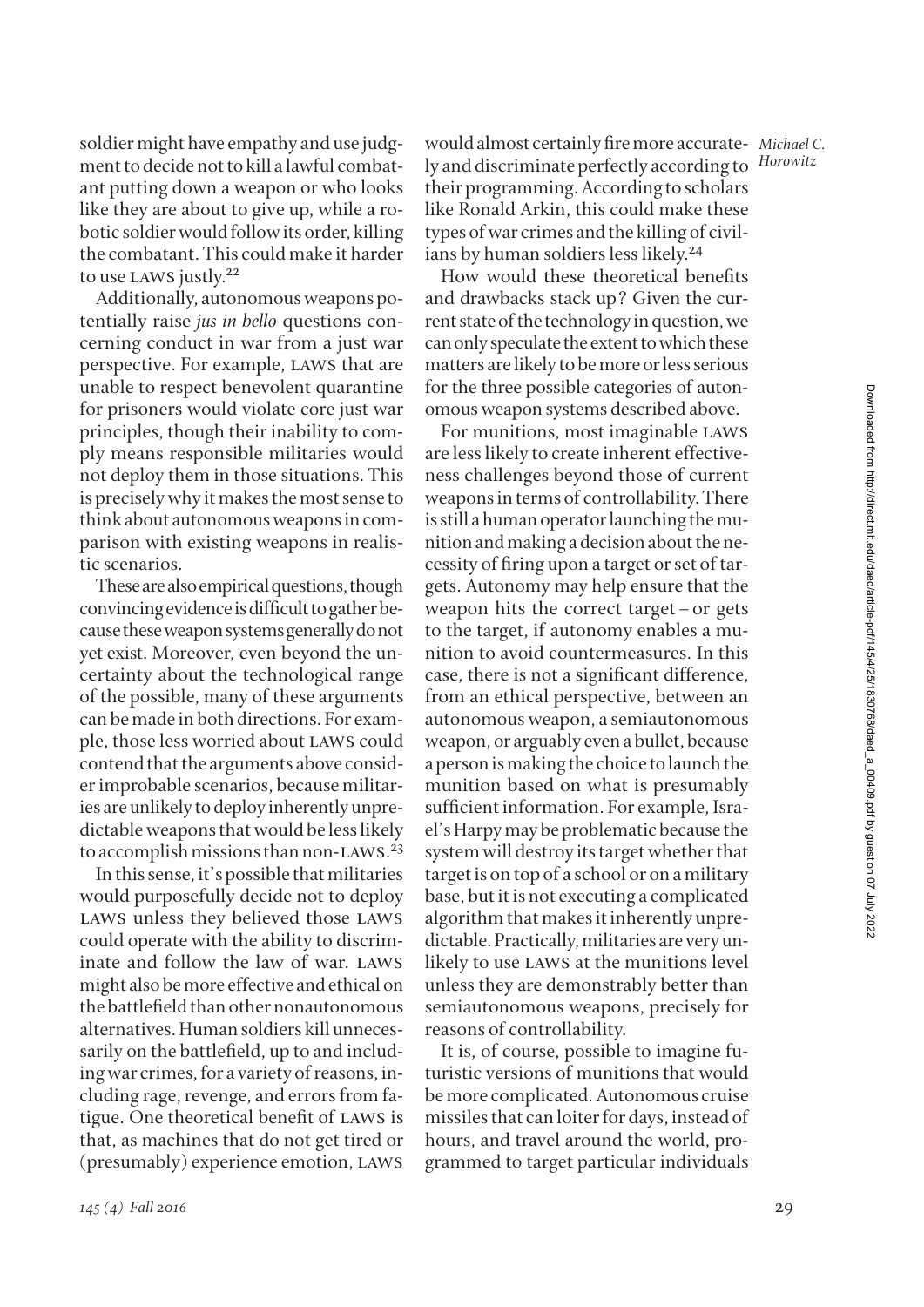*The Ethics*  or ships when they meet certain criteria, *& Morality*  could raise other questions. This is one ex-*Warfare* ample of how context based on geography and time may influence the appropriateness and desirability of autonomous weapon systems in a given situation.

> It is at the platform and the operational levels that disquiet about discrimination and controllability becomes more complex. A laws platform deployed in a confined geographical space in a clear war zone may not (depending on the programming) be inherently problematic, but there are other mission sets–like patrolling autonomous drones searching for insurgents–that would lead to much greater risk from a controllability perspective. Essentially, complications, and thus the potential for fragility, will increase as the machine has to do more "work" in the area of discrimination.

> At the operational battle-management level, it is difficult to imagine militaries having enough trust to delegate fundamental operational planning roles to algorithms, though they could become supplemental sources of information. Delegating those roles, however, could create large-scale ethical concerns from the consequences of those actions, in part because they might be harder to predict. Operational planning laws could make choices or calculate risks in novel ways, leading to actions that are logical according to their programming, but are not predictable to the humans carrying out those orders. Operational planning laws also connect most directly to the types of existential risks raised by Hawking and others.

> $\bm{U}$ ne of the key arguments made by opponents of laws is that, because laws lack meaningful human control, they create a moral (and legal) accountability gap.25 If they malfunction or commit war crimes, there is no single person to hold accountable the way a drone operator, pilot in the cockpit, or ground team would be account

able today. This is potentially unique to laws. Remotely piloted military robotics do not appear to create excessive moral distance from war at the operator level. For example, new research shows that drone pilots actually suffer from posttraumatic stress disorder at similar rates to pilots in the cockpit.26

There is still nervousness, however, that drones already make war too "easy" for political leaders. Autonomous weapons raise similar fears, just as indirect artillery and manned airpower did in the past.27 The core fear is that laws will allow leaders and soldiers not to feel ethically responsible for using military force because they do not understand how the machine makes decisions and they are not accountable for what the machine does.

LAWS may substitute for a human soldier, but they cannot be held accountable the way a human soldier is held accountable.28 Imagine, for example, deploying a robot soldier in a counterinsurgency mission to clear a building that is suspected to house insurgents. If that robotic soldier commits a war crime, indiscriminately executing noncombatants, who is responsible? The responsible party could be the programmer, but what if the programmer never imagined that particular situation? The responsible party could be the commander who ordered the activation of the weapon, but what if the weapon behaved in a way that the commander could not have reasonably predicted?

On the other side of the debate, part of the problem is imagining laws as agents, rather than tools. The human operator that fires a laws munition or activates a laws platform still has an obligation to ensure the system will perform in an ethically appropriate fashion to the best of anyone's ability to predict, just as with today's weapons.29 Thus, planning and training becomes critical to avoiding a responsibility gap. By ensuring that potential op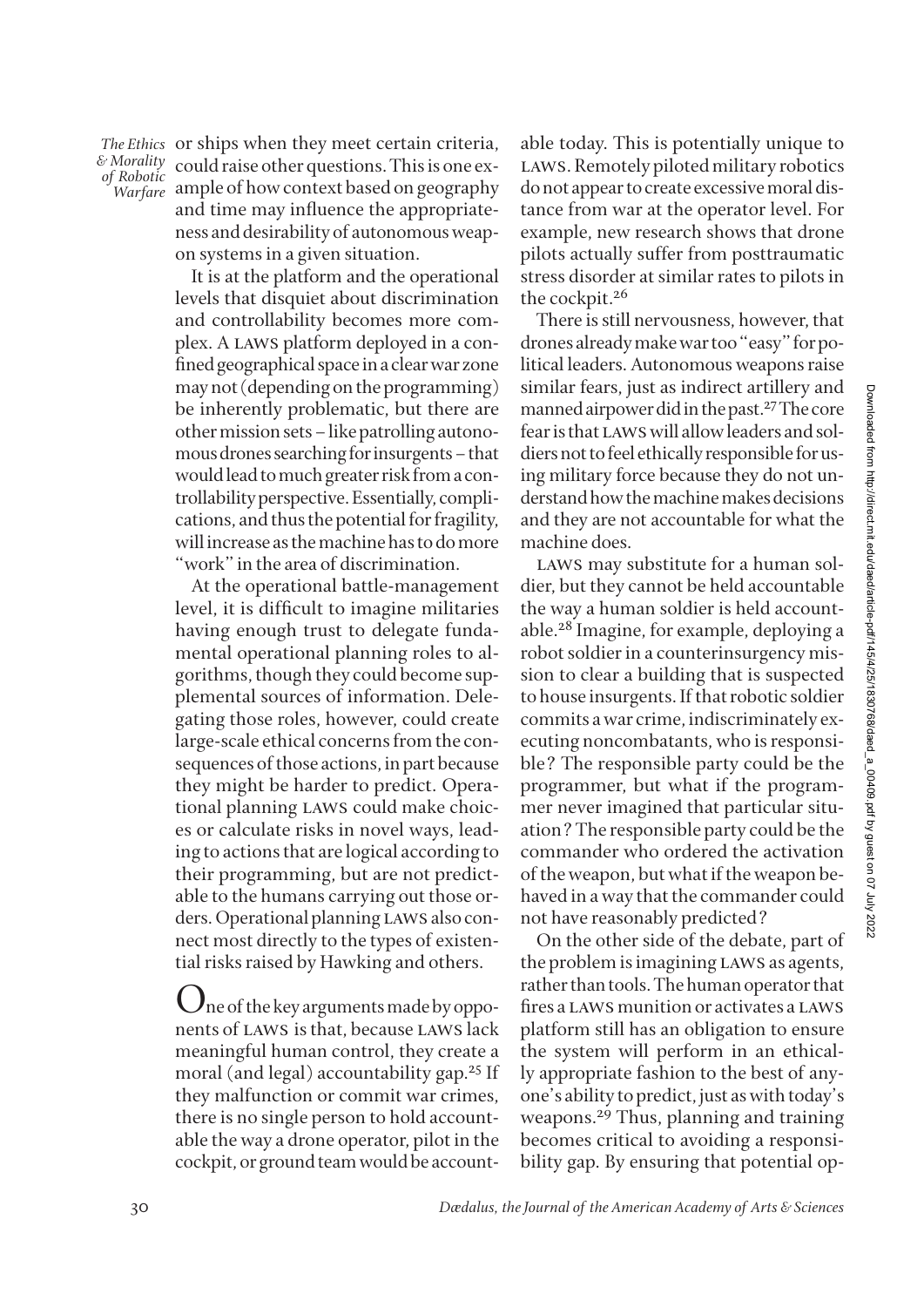erators of laws understand how they operate–and feel personally accountable for their use–militaries can theoretically avoid offloading moral responsibility for the use of force.

Formal rules could ensure technical accountability. One solution in the case of the ground combat situation described above is to hold the commander accountable for war crimes committed by the robotic soldier, just as commanders today are generally held accountable for war crimes committed by their unit.30 This leads to fairness considerations, though: if the robotic soldier malfunctions, and it is not the fault of the commander, is it fair to hold the commander accountable? Arguably not, though commander accountability for laws would create a strong incentive for commanders only to use laws when they have a high degree of confidence in its situational appropriateness. Analogies from legal regimes, such as vicarious liability, could also prove useful. Thus, while accountability and responsibility issues are relevant topics, it is not clear that they are irresolvable. Additionally, accidents with nonautonomous and semiautonomous weapons happen today and raise accountability questions. In a 2003 incident in which a U.S. Patriot missile battery shot down allied aircraft, no one was personally held accountable for the system malfunction. Should the accountability requirements for laws be higher than for other weapon systems?

Considering this argument in both directions, it makes sense again to see how these concerns might vary across different types of laws. At the munitions level, ensuring legal accountability and moral responsibility should be relatively close, if not identical, to the use of semiautonomous weapons today. There will still be human operators firing the munitions in ways that they believe are legitimate; the guidance systems for the munitions would

just operate somewhat differently. Adap- Michael C. *Horowitz* tations of existing accountability regimes therefore seem plausible.

The platform level will place the largest amount of stress on potential training and planning to avoid offloading accountability when using laws. While there is still a person that will have to activate and launch an autonomous weapons platform, if that person lacks sufficient understanding of the mission or how the laws will operate to complete the mission, it could lead to a responsibility gap. Such a gap does not seem inevitable, however, presuming the construction of clear rules and training.

At the operational system level, the use of laws creates a real and significant risk of moral offloading. Operational planning conducted by an algorithm–rather than the algorithm being one input into human judgment–is precisely the type of situation in which human accountability for war would decline and humans might cease to feel responsible for the casualties caused by war. This is a significant ethical concern on its own and would raise large questions in terms of just war theory.

Establishing the line at which the human is so removed from the targeting decision that it makes the use of force *a priori* unjust is complex from a just war perspective, however. Imagine a case in which the human is entirely removed from the targeting and firing process, but the outcome is a more precise military engagement. On the one hand, such an engagement would almost certainly meet basic *jus in bello* requirements, but one might also argue that the removal of human agency from the process is ethically defective. This is a tricky question, and one worth further consideration.

The last major ethical argument about laws is whether they might be inherently problematic because they dehumanize their targets. All human life is precious and has intrinsic value, so having machines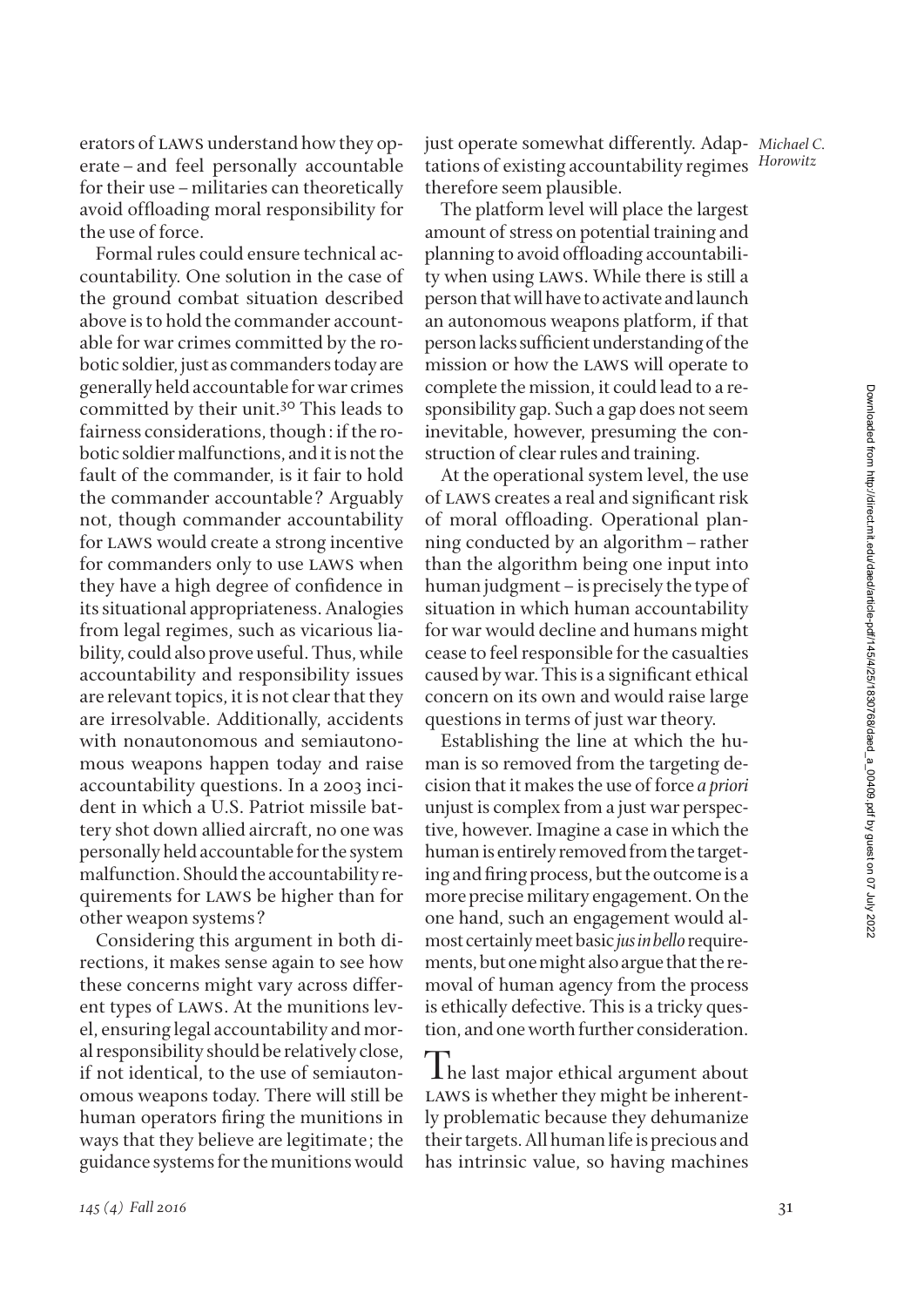*The Ethics*  select and engage targets arguably vio-*& Morality*  lates fundamental human dignity–peo-*Warfare* ple have the right to be killed by someone who made the choice to kill them. Since machines are not moral actors, automating the process of killing through laws is also by definition unethical, or as technology philosopher Peter Asaro has put it: "justice itself cannot be delegated to automated processes."<sup>31</sup> laws might therefore be thought of as *mala in se*, or evil in themselves, under just war theory.

> If a machine without intentions or morality makes the decision to kill, it makes us question why the victim died.32 This argument has a moral force. As human rights legal scholar Christof Heyns argues: "Decisions over life and death in armed conflict may require compassion and intuition."33 There is something unnerving about the idea of machines making the decision to kill. The United Nations Institute for Disarmament Research describes it as "an instinctual revulsion against the idea of machines 'deciding' to kill humans."34 The concern by opponents of LAWS is that machines making decisions about killing leads to a "vacuum of moral responsibility": the military necessity of killing someone is a subjective decision that should inherently be made by humans.<sup>35</sup>

> On the other side, all who enter the military understand the risks involved, including the potential to die; what difference does the *how* make once you are dead? In an esoteric sense, there may be something undignified about dying at the hands of a machine, but why is being shot through the head or heart and instantly killed by a machine necessarily worse than being bludgeoned by a person, lit on fire, or killed by a cruise missile strike? The dignity argument has emotional resonance, but it may romanticize warfare. Humans have engaged in war on an impersonal and industrial scale since at least the nineteenth century: from the near sixty thousand

British casualties the first day of the Battle of the Somme to the firebombing of Tokyo and beyond.

Looking at the three categories of possible LAWS again reveals potential differences between them with regards to the question of human dignity. At the munitions level, laws seem unlikely to generate significant human dignity questions beyond those posed by existing weapon systems, at least based on the current technological world of the possible. Since the decision-making process for the use of force would be similar, if not identical, to the use of force today, the connection between the individual firing the weapon and those affected would not change.<sup>36</sup>

At the platform level, laws again require deeper consideration, because it is with laws platforms that the system begins calculating whether to use force. The extent to which they may be problematic from a human dignity perspective may also again depend on how they are used. The use of platform-level laws in an antimaterial role against adversary ships or planes on a clear battlefield would be different than in an urban environment. Moreover, as the sophistication of laws grows, they could increase the risk of dehumanizing targets. Returning to the case of the Harpy, at present, it is clearly up to the person launching the missile to make sure there is a lawful radar target that the Harpy can engage. A platform with the ability to make choices about whether the radar is a lawful target (for example, is the radar on top of a hospital?) would be better at discrimination, making it ethically preferable in some ways, but also raising questions from the perspective of the human dignity argument; it is the machine, rather than a person, making the targeting decision.37

The human dignity argument arguably also applies less to platforms that defend a fixed position from attack. Electric fences are not ethically problematic as a cat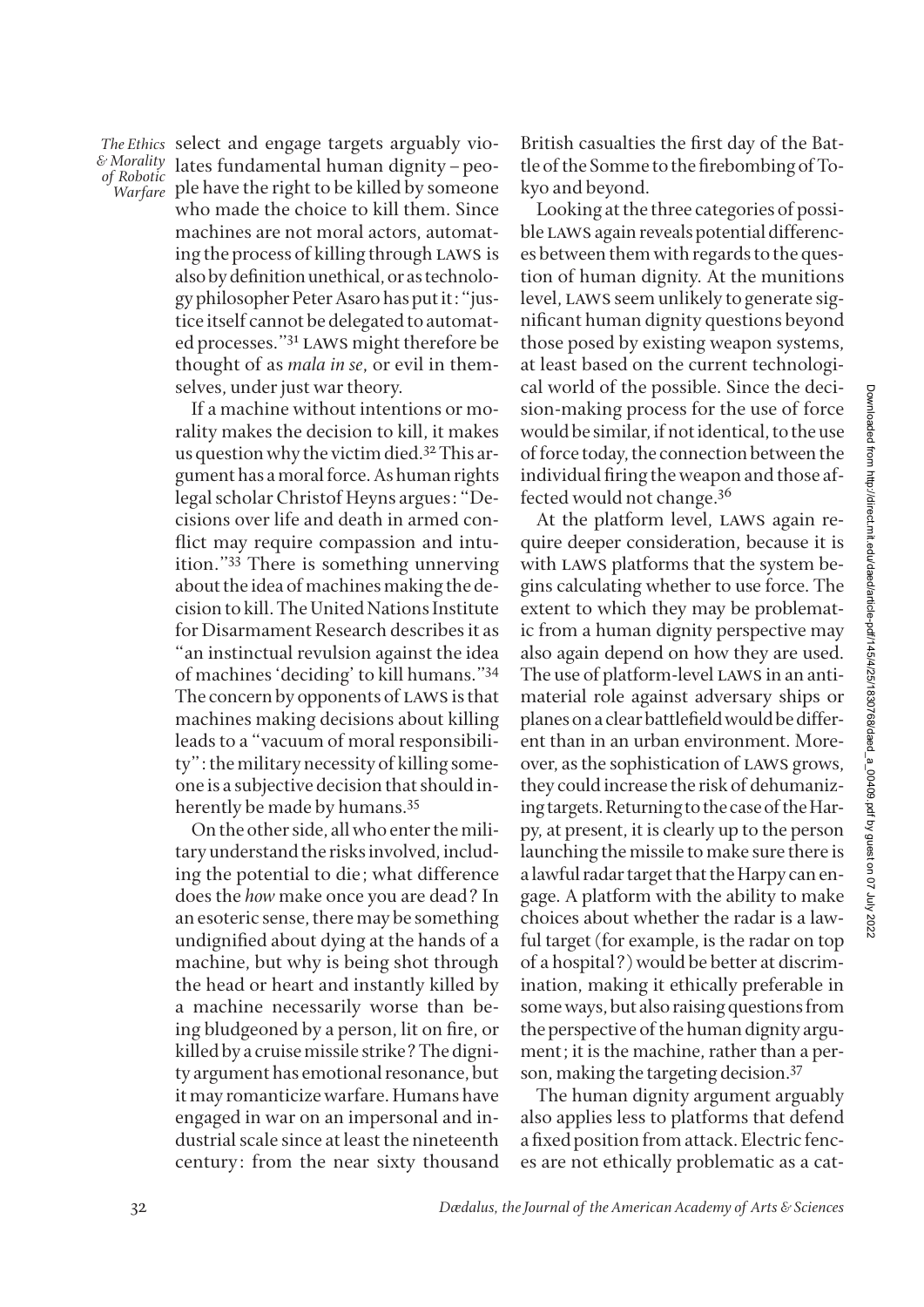egory if labeled clearly and used in areas where any intrusion is almost by definition a hostile action.38 Or to take another example, South Korea deploys a gun system called the SGR-1 pointed at the demilitarized zone with North Korea. The system has some automatic targeting features, though the specifics are unclear. However, since the system is deployed in a conflict zone and can only aim at targets that would almost certainly be lawful combatants, this is arguably less problematic than laws platforms employed as part of an assault operation.

laws pose the largest challenges to human dignity at the operational system level, though the relationship to just war theory is more ambiguous. An operationallevel laws making decisions about whether and how to conduct a military operation certainly involves offloading moral responsibility for the use of force to a machine. Oddly, though, imagine a case in which an operational-level laws designed a battle plan implemented by humans. In that case, the machine is taking the place of a high-level military commander, but humans are selecting and engaging targets on the ground. Would this be less problematic, ethically, than a hunter-killer drone searching for individuals or groups of insurgents? It sounds odd, but this example points to the complexities of assessing these issues.

The debate is just beginning, and this essay attempts to address the broad ethical issues potentially associated with the development of autonomous weapons, a class of weapons that, with a few exceptions, do not yet exist. While technological trends suggest that artificial intelligence is rapidly advancing, we are far from the realm of dystopian science fiction scenarios. Of course, how quickly the technology will develop remains to be seen.

Do autonomous weapons create novel issues from an ethical perspective, espe-

cially regarding just war theory? Exclud- Michael C. *Horowitz* ing technologically implausible scenarios of autonomous operational battle systems deciding to go to war, autonomous weapons are unlikely to lead to *jus ad bellum* problems from a traditional just war perspective, excluding the risk that laws will make going to war so easy that political leaders will view unjust wars as costless and desirable. One could argue that since machines cannot have intentions, they cannot satisfy the *jus ad bellum* requirement for right intentions. Yet this interpretation would also mean that broad swaths of precision-guided modern semiautonomous weapons that dramatically reduce civilian suffering in war arguably violate the individual intentionality proposition, given the use of computerized targeting and guidance. Presumably no one would rather the world return to the age of the "dumb bombs" used in World War II. Overall, it is critical to understand that there is the possibility for significant diversity within the subset of autonomous weapons, in particular, whether one is discussing a munition with greater autonomy in engaging a target versus a platform or operational system.

At the level of the munition, where laws might represent missiles programmed to attack particular classes of targets (such as an amphibious landing craft) in a given geographic space, the relevant ethical issues appear similar to those regarding today's weapons. The process of using force–and responsibility for using force– would likely look much the same as it does today for drone strikes or the use of other platforms that launch precision-guided munitions. The key will be how munitions-based laws are used.

It is at the platform level that the ethical challenges of laws begin to come into focus. Autonomous planes, for example, flying for thousands of miles and deciding for themselves whom to target, could risk the moral offloading of responsibility and un-

## *145 (4) Fall 2016* 33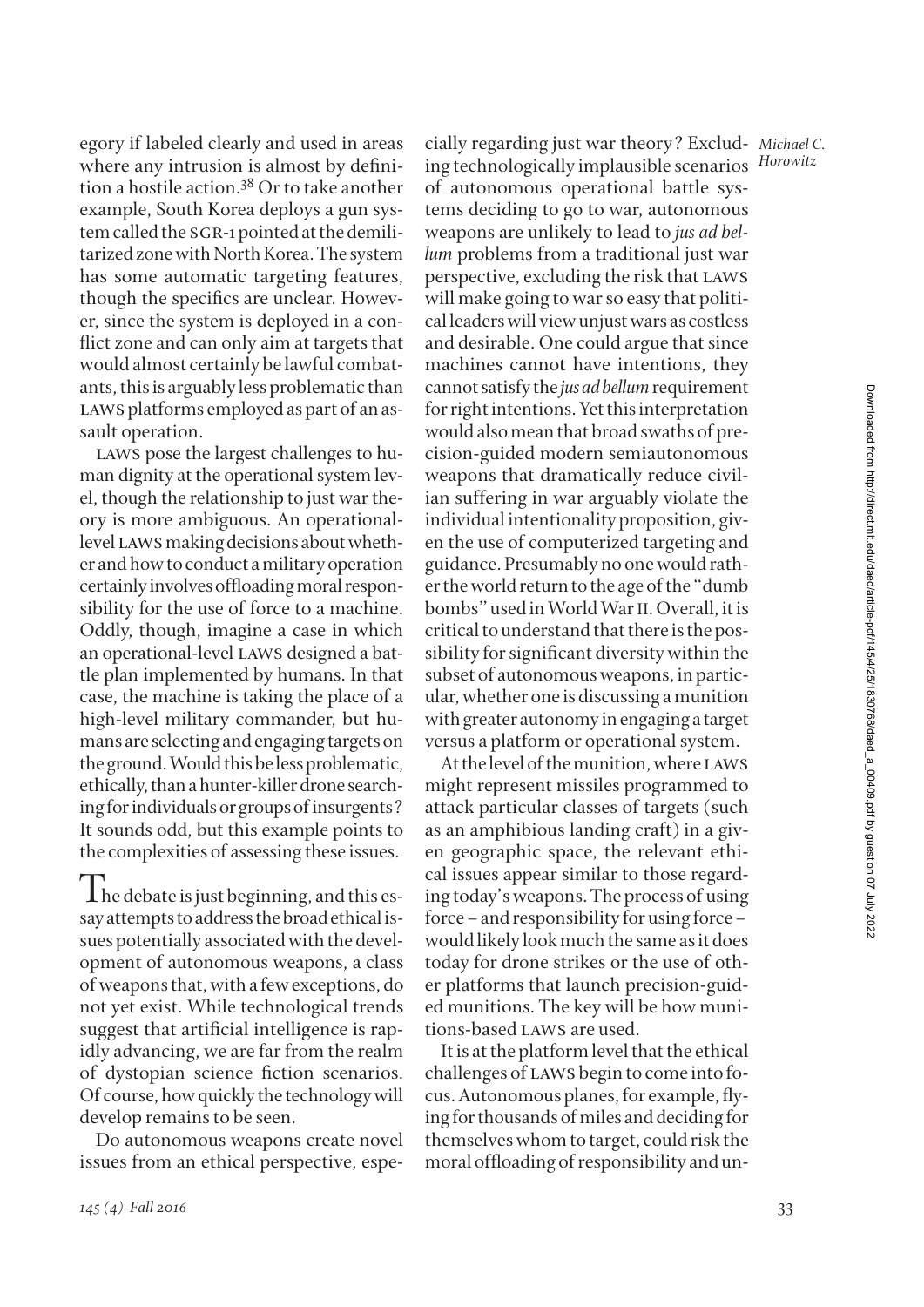*The Ethics*  dermine human dignity in some scenari-*& Morality*  os, even if they behave in ways that com-*Warfare* ply with the law of war. While it is possible to address this issue through training, accountability rules, and restricting the scenarios for using autonomous weapon platforms, this area requires further investigation.

> Autonomous operational systems using algorithms to decide whether to fight and how to conduct operations, besides being closest to the robotic weapon systems of movies and television, could create more significant moral quandaries. Given full authority (as opposed to supplementing human judgment), operational system LAWS would make humans less relevant, from an ethical perspective, in major wartime decision-making. Fortunately, these types of systems are far from the technological range of the possible, and humans

are quite unlikely to want to relinquish that level of control over war, meaning the real world systems that require deeper thought over the next several years are LAWS at the munition and platform levels.

Finally, just war theory provides an interesting lens through which to view laws: could they lead to a world in which humans are more removed from the process of warfare than ever before, while warfare itself becomes more precise and involves less unnecessary suffering? These are complicated questions regarding the appropriate role for humans in war, informed by how we balance evaluating laws based on a logic of consequences versus evaluating them based on a logic of morality. It will be critical to ensure in any case that the human element remains a central part of warfare.

## **ENDNOTES**

 Author's Note: Thank you to Michael Simon and all the workshop participants at West Point, along with Paul Scharre, for their feedback. All errors are the sole responsibility of the author.

- <sup>1</sup> Michael C. Horowitz, Sarah E. Kreps, and Matthew Fuhrmann, "The Consequences of Drone Proliferation: Separating Fact from Fiction," working paper (Philadelphia: University of Pennsylvania, 2016).
- <sup>2</sup> For the purposes of this essay, I use the phrases *autonomous weapon*, *autonomous weapon system*, and *lethal autonomous weapon system* interchangeably.
- <sup>3</sup> See the Campaign to Stop Killer Robots, http://www.stopkillerrobots.org/; and the Future of Life Institute, "Autonomous Weapons: An Open Letter from AI and Robotics Researchers," http://futureoflife.org/AI/open\_letter\_autonomous\_weapons.
- <sup>4</sup> For example, see the discussion in Peter Asaro, "On Banning Autonomous Weapon Systems: Human Rights, Automation, and the Dehumanization of Lethal Decision-Making," *International Review of the Red Cross* 94 (886) (2012): 687–709; and Charli Carpenter, "How Do Americans Feel About Fully Autonomous Weapons?" *Duck of Minerva*, June 10, 2013, http://duckofminerva .com/2013/06/how-do-americans-feel-about-fully-autonomous-weapons.html; and Michael N. Schmitt, "Autonomous Weapon Systems and International Humanitarian Law: A Reply to the Critics," *Harvard National Security Journal* (2013); and Michael C. Horowitz, "Public Opinion and the Politics of the Killer Robots Debate," *Research & Politics* (forthcoming).
- <sup>5</sup> Michael C. Horowitz, "The Looming Robotics Gap: Why America's Global Dominance in Military Technology is Starting to Crumble," *Foreign Policy Magazine* (May/June 2014), http:// foreignpolicy.com/2014/2005/2005/the-looming-robotics-gap/. Put another way, discussions of banning drones because they are used for targeted killing conflate the act of concern (targeted killings) with the means (drones), when other means exist. It would be like banning the airplane in the early twentieth century because of targeted killing.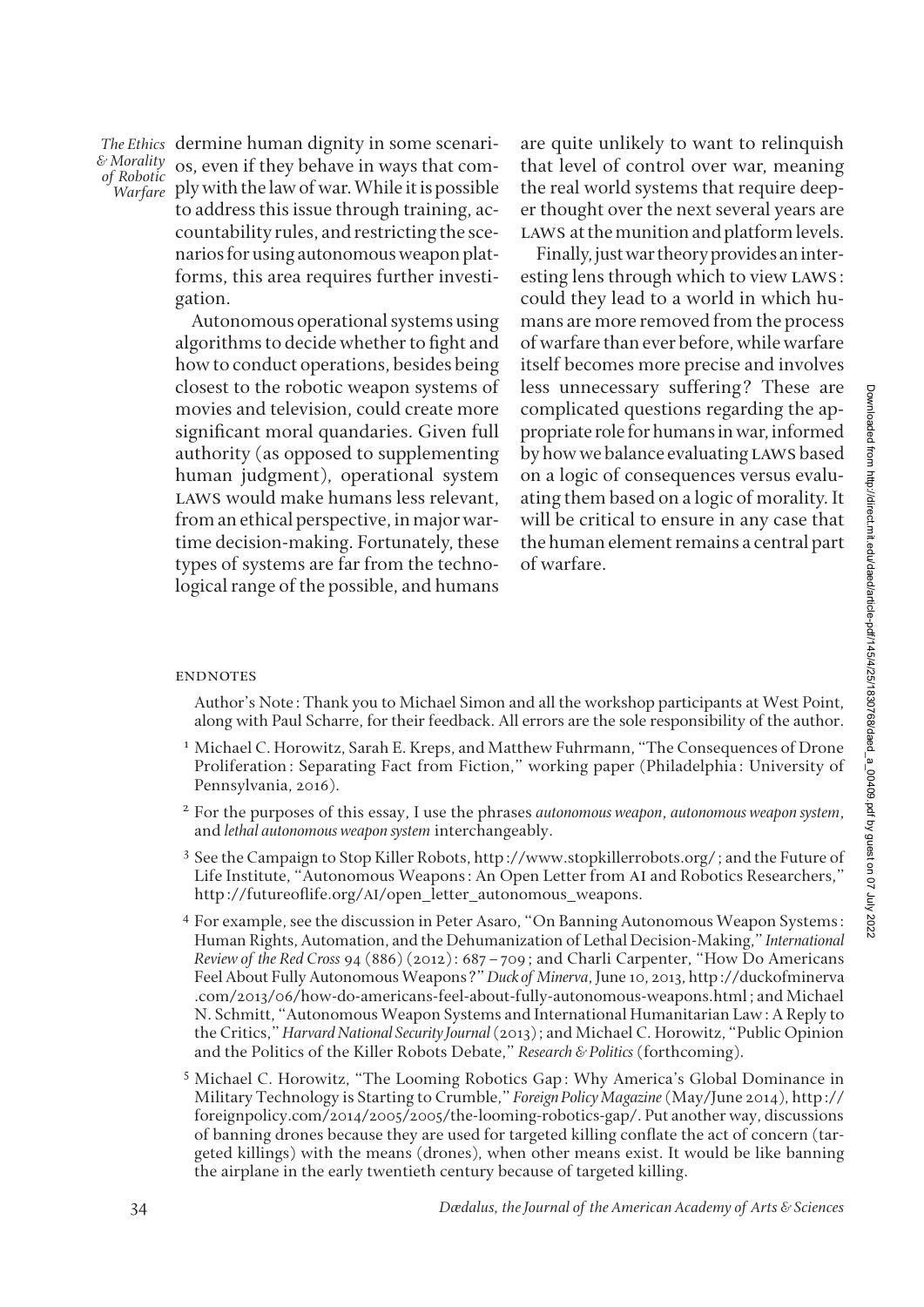- <sup>6</sup> Paul Scharre and Michael C. Horowitz, "An Introduction to Autonomy in Weapon Systems," Michael C. working paper (Washington, D.C.: Center for a New American Security, 2015), 7, http:// *Horowitz* www.cnas.org/sites/default/files/publications-pdf/Ethical%20Autonomy%20Working%20 Paper\_021015\_v02.pdf.
- <sup>7</sup> For one example, see Stuart Russell, "Artificial Intelligence: Implications for Autonomous Weapons," presentation at the Convention on Certain Conventional Weapons, Geneva, 2015.
- <sup>8</sup> U.S. military examples include the Phalanx and C-RAM.
- <sup>9</sup> Human Rights Watch, *Losing Humanity: The Case against Killer Robots* (New York: Human Rights Watch, 2012), http://www.hrw.org/sites/default/files/reports/arms1112\_ForUpload.pdf.
- $10<sup>10</sup>$  It is possible, of course, to use today's weapons in ethically problematic ways, but that is beyond the scope of this essay.
- <sup>11</sup> U.S. Department of Defense, *Directive on Autonomy in Weapons Systems, Number 3000.09* (Washington, D.C.: U.S. Department of Defense, 2012), 13, http://www.dtic.mil/whs/directives/ corres/pdf/300009p.pdf.
- 12 Ibid., 14.
- <sup>13</sup> Human Rights Watch, *Losing Humanity*.
- <sup>14</sup> This builds on the definition in Scharre and Horowitz, "An Introduction to Autonomy in Weapon Systems," 16. The phrase "not previously designated by a human" helps reconcile the fact that the use of weapons sometimes involves firing multiple munitions at multiple targets.
- <sup>15</sup> Another interesting possibility is to classify LAWS based on the types of autonomy they possess. See Heather Roff, "The Forest for the Trees: Autonomous Weapons and 'Autonomy' in Weapons Systems," working paper, June 2016.
- <sup>16</sup> This discussion is similar to ibid., 11.
- <sup>17</sup> Peter J. Spielmann, "Israel Killer Robots Could be Banned under un Proposal," *The Times of Israel*, May 3, 2013, http://www.timesofisrael.com/israeli-killer-robots-could-be-banned-under -un-proposal/.
- $18$  The X-47B, a U.S. Navy experimental drone, has autonomous piloting, but not automated weapon systems.
- <sup>19</sup> Human Rights Watch, *Losing Humanity*.
- <sup>20</sup> Michael C. Horowitz and Paul Scharre, "The Morality of Robotic War," *The New York Times*, May 26, 2015, http://www.nytimes.com/2015/05/27/opinion/the-morality-of-robotic-war .html. Also see Paul Scharre, *Autonomous Weapons and Operational Risk* (Washington, D.C.: Center for a New American Security, February 2016), http://www.cnas.org/sites/default/files/ publications-pdf/CNAS\_Autonomous-weapons-operational-risk.pdf.
- <sup>21</sup> Aaron M. Johnson and Sidney Axinn, "The Morality of Autonomous Robots," *Journal of Military Ethics* 12 (2) (2013): 137.
- <sup>22</sup> Michael Walzer, *Just and Unjust Wars: A Moral Argument with Historical Illustrations*, 4th ed*.* (New York: Basic Books, 1977), 142–143.
- $23$  This is particularly true given that drones and other remotely piloted military robotics options exist.
- <sup>24</sup> Ronald C. Arkin, *Governing Lethal Behavior in Autonomous Robots* (Boca Raton, Fla.: crc Press, 2009).
- <sup>25</sup> Wendell Wallach, *A Dangerous Master: How to Keep Technology from Slipping Beyond Our Control* (New York: Basic Books, 2015); and Human Rights Watch, *Mind the Gap: The Lack of Accountability for Killer Robots* (New York: Human Rights Watch, 2015), https://www.hrw.org/report/ 2015/04/09/mind-gap/lack-accountability-killer-robots.